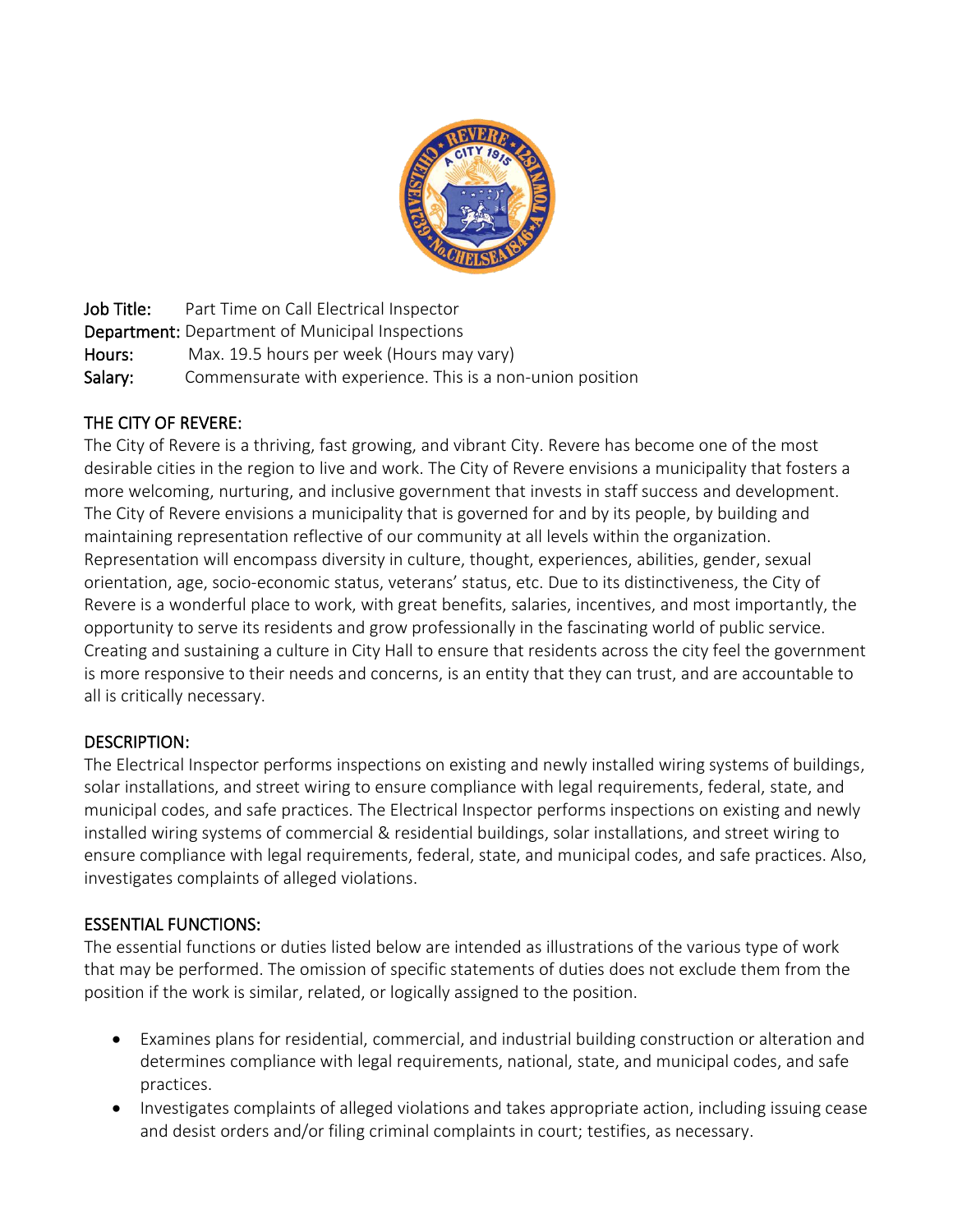- Issues permits and maintains records of inspections.
- Attends weekly site plan review meetings and other meetings as requested.
- Responds to emergencies; examines causes of electrical fires at scene.
- Performs other related duties as required.

### SUPERVISION RECEIVED:

The Electrical Inspector serves under the administrative control and direction of the Director of Municipal Inspection in strict accordance with applicable provisions of the Massachusetts General Laws. Employee performs varied and responsible functions of a technical nature requiring considerable independent judgment in the application, interpretation, and enforcement of codes; refers unusual cases to the supervisor.

# QUALIFICATIONS:

- Must possess and maintain a valid Massachusetts Driver's License.
- High school graduate supplemented by related vocational training preferred.
- Minimum of 3-5 years of experience in the supervision of electrical systems installed for residential, commercial, and industrial construction; or any equivalent combination of education, training and experience which provides the required knowledge, skills, and abilities to perform the essential functions of the job.
- Must be a journeyman licensed electrician pursuant to M.G.L. C.166, sec.32.

### KNOWLEDGE, ABILITY, AND SKILLS:

#### Knowledge:

- Thorough knowledge of the Massachusetts Electrical Code and other applicable laws, regulations, ordinances, and codes.
- Thorough knowledge of all types of electrical installations in residential, commercial, and industrial buildings.
- Thorough knowledge of field inspection practices.

#### Abilities:

- Ability to read and interpret blueprints, drawings, and plans.
- Able to physically access all areas and levels of construction sites.
- Ability to apply and enforce Massachusetts Electrical Code and other applicable laws, regulations, ordinances, and codes firmly, tactfully, and impartially.
- Ability to remain calm, always concentrate and perform all responsibilities in a competent manner.
- Ability to communicate effectively and efficiently both verbally and in writing.
- Ability to establish and maintain effective working relationships with City, state, and federal officials, as well as with the public.

#### Skills:

- Excellent customer service skills.
- Skilled in using computer and other office equipment.

#### WORK ENVIRONMENT